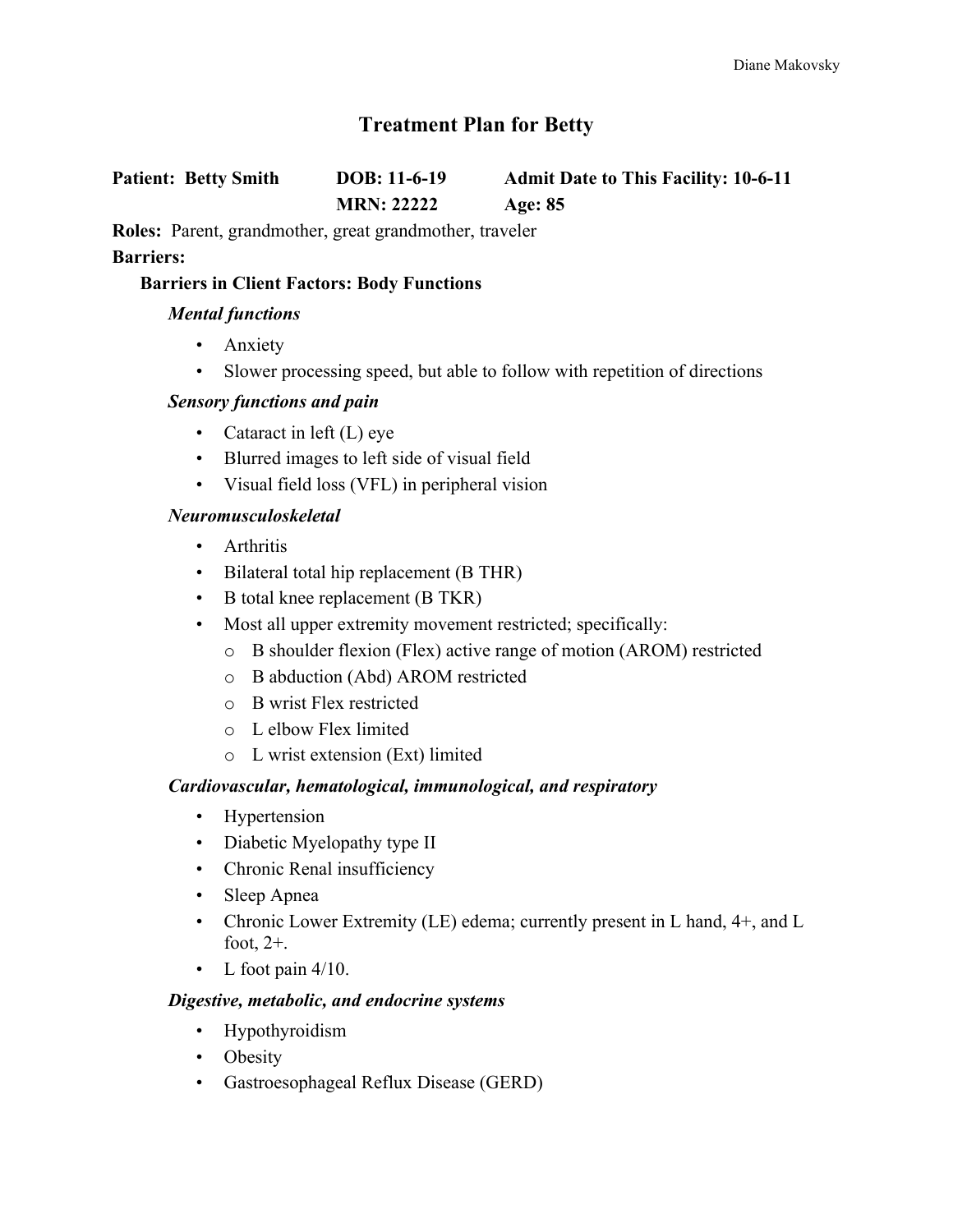### *Genitourinary and reproductive functions*

• Chronic Renal insufficiency

### **Barriers in Areas of Occupation:**

- Bathing
- Dressing
- Bed mobility
- Ranges from minimum assist (Min A) to maximum assist (Max A) in all activities of daily living (ADLs)
- Numbness in B hands
- Hurrying or changes in direction of motion puts client at risk of falls

### **Strengths:**

### **Strengths in Client Factors: Body Functions**

### *Mental functions*

- Oriented to person, place, and date
- Able to follow commands after one repetition of directions
- Client scored 9 out of 33 on the Short Blessed Test, which is the designation for moderately impaired (with a scale of normal being 0-8; moderately impaired 9- 19; and severely impaired 20-33). Client's biggest mental difficulty appears to be orienting to time, which should be monitored as it may be related to recent surgery and hospitalization.

### *Sensory functions and pain*

- Pursuits intact within all ranges
- Except for L foot, no pain reported during functional mobility and ADL tasks.

### *Neuromusculoskeletal*

• Grasp strength while lower than the mean for age  $75+$  is within one standard deviation of the norm for both hands (Flinn, Latham, & Podolski, 2008, p 173).

### *Skin and related-structure functions*

• No areas of concern

### **Strengths in Areas of Occupation:**

- Proximity, support, and offers from her daughter to help with ADLs and IADLs until client is able to complete by herself. Daughter had been providing some support for ADLs and IADLs prior to surgery.
- Patient can read and listen to tapes.
- Patient can play with her grandchildren and great-grandchildren, which provides social interactions.
- Patient is optimistic, and looking forward to regaining abilities so as to take a trip.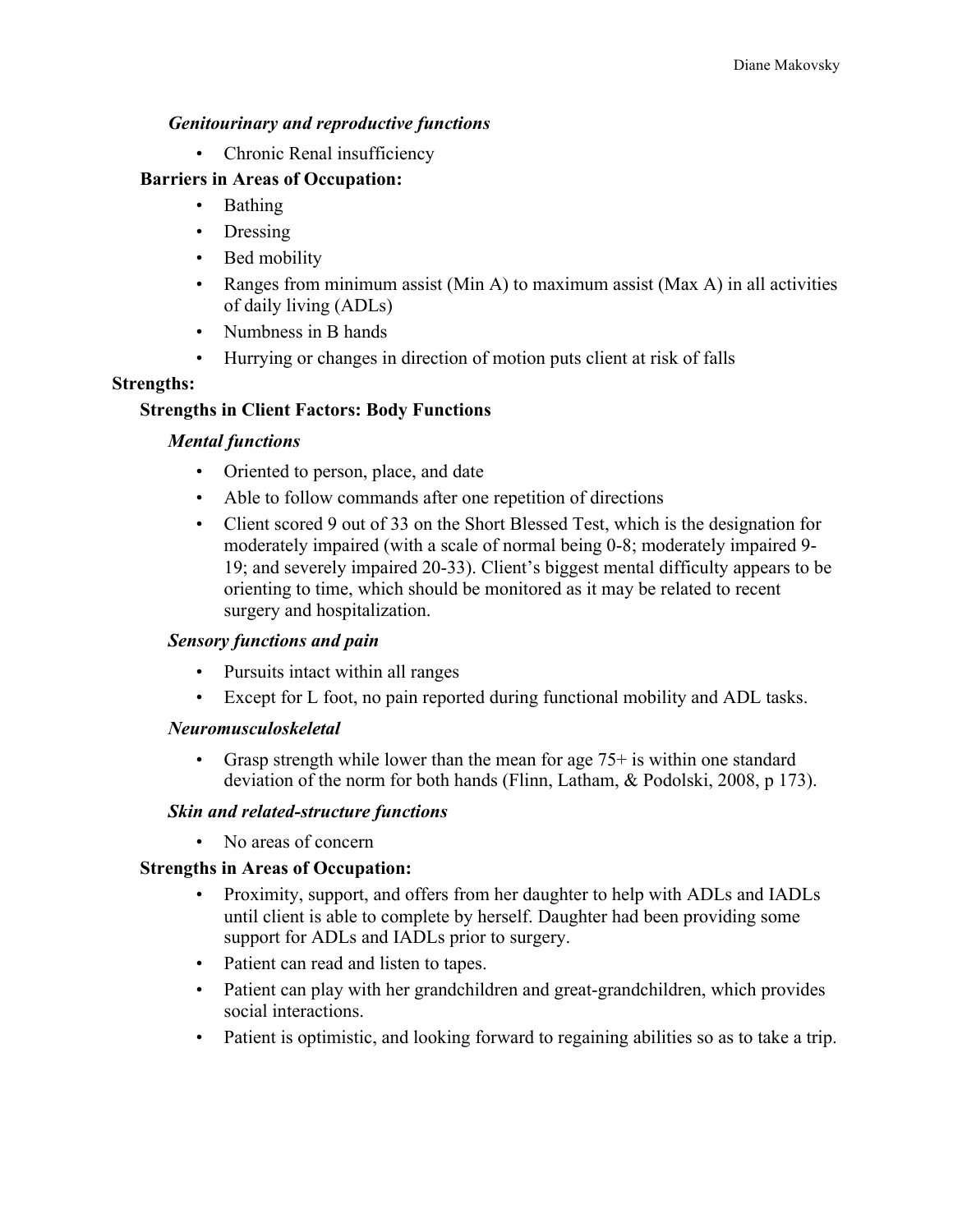### **Client Problem Areas (most important to client)**

### **Problem/Cause Statements**

## **1. Occupational performance: Upper body dressing**

### **Problem:** Dependent (Dep)

**Causes:** Limited AROM of B shoulder Flex (L 25º, R 50º) and numbness and difficulty of B grasp; elbow and wrist strength

**As a result of:** (diagnosis) Impingement of spinal cord.

### **2. Occupational performance: Lower body dressing**

### **Problem:** Dep

**Causes:** B grasp difficulties due to numbness, peripheral field loss and blurred images in L visual field, limited AROM for B shoulder Flex (L 25º, R 50º), limited AROM for B shoulder Abd (L 15 $^{\circ}$ , R 37 $^{\circ}$ ), limited AROM for B external rotation (L 52 $^{\circ}$ , R 71 $^{\circ}$ )

**As a result of:** Edema in L hand and L foot, and impingement of spinal cord that limits UE strength, and visual field loss.

### **3. Occupational performance: Bathing**

### **Problem:** Requires Max A

**Cause:** Unable to reach due to limited AROM of B UE. (Client is at increased fall risk, with regard to mobility, getting into and out of shower or bath due to limited UE AROM.)

**As a result of:** Impingement of spinal cord, which has limited UE AROM.

### **4. Occupational performance: Getting into bed**

**Problem:** Moderate (Mod) A bed mobility

**Cause:** Edema present in L hand (4+) and L foot (2+), numbness and difficulty of B hand grasp, significant loss of AROM for B UE so unable to help lift legs

**As a result of:** Impingement of spinal cord and edema.

### **5. Occupational performance: Client is limited in her ability to cook**

**Problem:** Due to lack of strength and UE AROM to obtain functional performance (client rates herself on Canadian Occupational Performance Measure (COPM) as a 2 on performance and 3 on satisfaction)

**Cause:** Limited AROM of B UE and strength (MMT -2 for L shoulder flexion, extension, abduction, and 3+ or less for all B UE), limited B grasp due to L hand edema and numbness, also LE impairment

**As a result of:** Impingement of spinal cord, and accompanying loss of UE AROM and strength.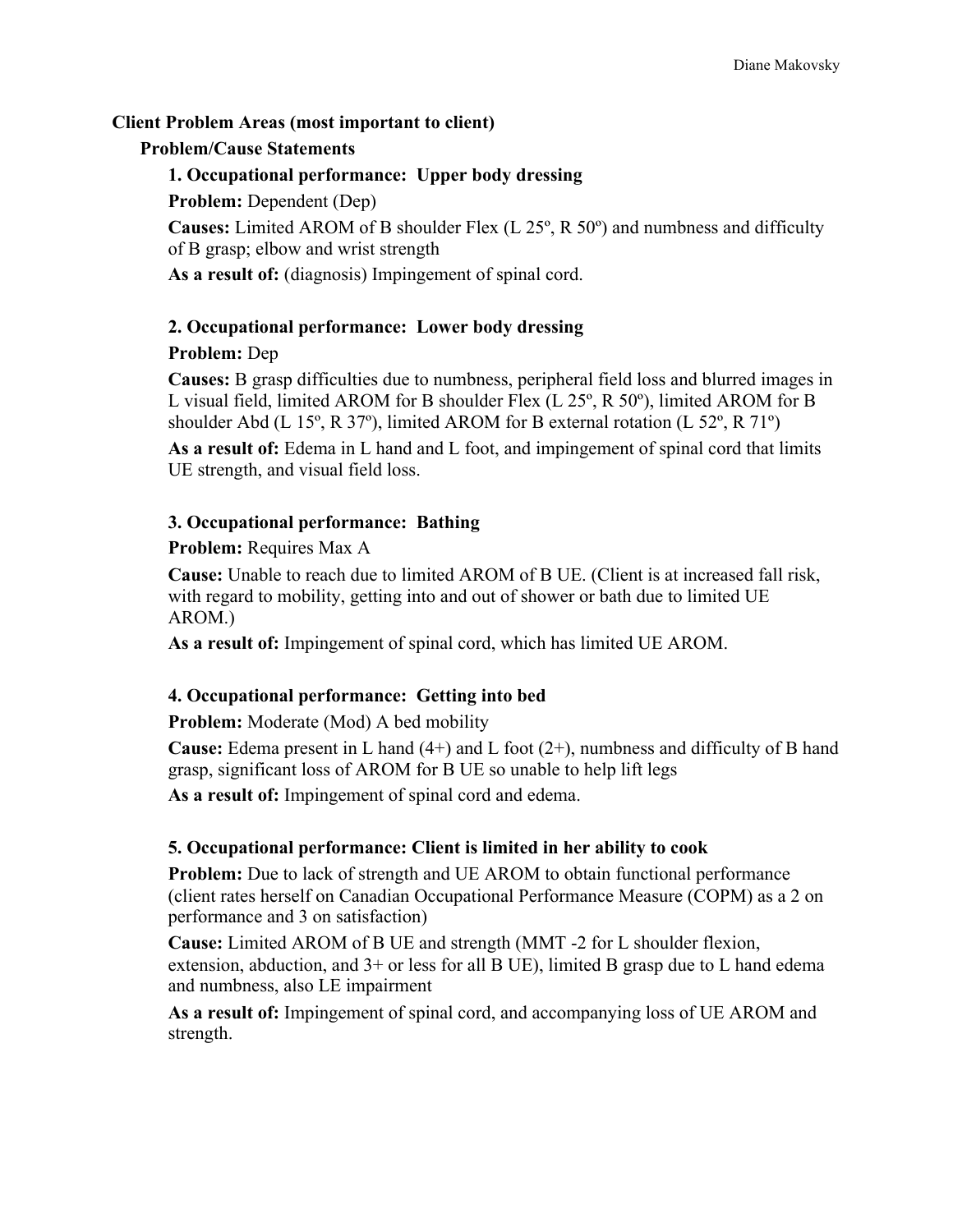#### **Solutions to Problem Areas**

#### **Upper body dressing**

**1: Treatment method:** Use UE range of motion passive range of motion (PROM) and AROM exercises along with client's own resistive weight to increase range of motion and strength

**Solution:** that will enable client to raise her own arms high enough to

**Outcome:** enable client to move from threading arms to donning a cardigan, blouse, or other open-fronted UE garment.

**2: Treatment method:** Educate client how to don a pullover shirt, by putting a sleeve over one arm first, in an energy efficient and methodically way, (A good description is provided by Ryan and Sullivan (2011, p. 725) for those recovering from stroke. Although client has not suffered a stroke, she has limited B UE AROM and so dressing one arm at a time may be a good way of conserving energy.)

**Solution:** will give the client an adaptive technique to make it easier to

**Outcome:** enable client to dress her own upper body.

### **Lower body dressing**

**1: Treatment method:** Educating the client in how to use a reacher

**Solution:** will enable putting the sock or trouser leg on an adaptive device

**Outcome:** so as to gain control of the clothing to enable maneuvering foot into clothing, either sock or trousers, to begin the lower dressing process. Success will be getting both feet through trouser bottoms.

**2: Treatment method:** Implement the Lighthouse Strategy (Gillen & Rubio, 2011, p. 517) with the client

**Solution:** to teach her to watch out for items to her left side and those in her peripheralvision-loss areas

**Outcome:** so she will be able to adapt to partial loss of peripheral vision and limitation in neck movements and so be more independent showing general improvement in ADLs such as walking without bumping into things.

#### **Bathing**

**1: Treatment method:** Educate and train client in how to use a long-handed scrub sponge and flex sponges

**Solution:** to enable washing areas that client currently cannot reach

**Outcome:** so as to enable full cleaning of feet, ankles, back of torso and legs. This will lead to enabling client to bath independently.

**2: Treatment method:** Educate client in how to safely use a bench in the tub, or shower.

**Solution:** as this will make it easier to reach her extremities as well as provide safety and energy conservation

**Outcome:** and enable her to fully wash and clean herself in a bath or shower, either within current physical constraints or using a long-handled sponge.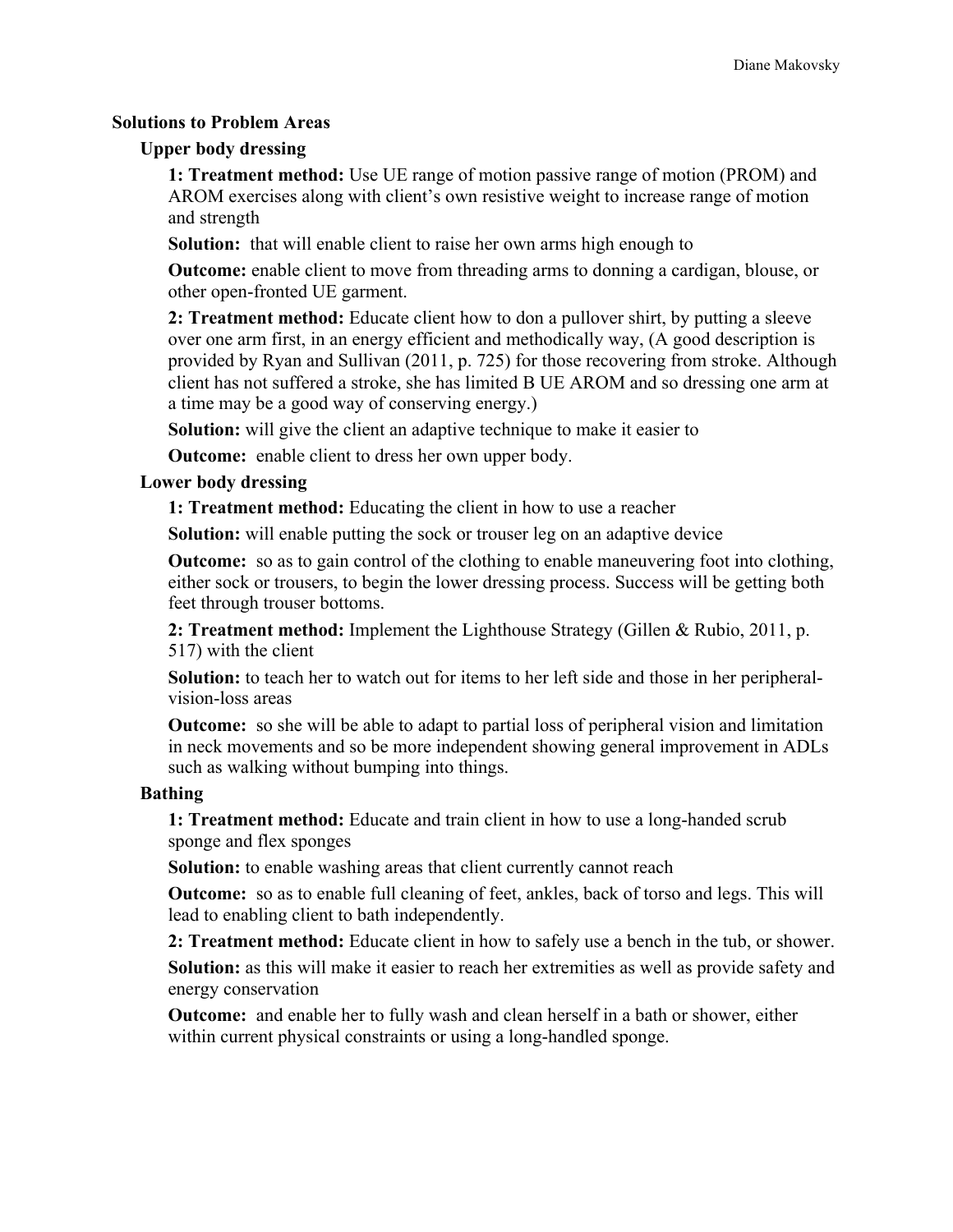#### **Getting into bed**

**1: Treatment method:** Work with client to improve core strength through exercises repeatedly flexing the pelvis, using postural muscles, and extending B UE to retrieve items on each side while seated in a form of active weight shifting to improve balance during sitting, standing, and functional activities (Donato & Pulaski, 2011, p. 202), resulting in enhanced vestibular balance and motor control, which is a first step in the **Solution:** which will help her have more strength to use B UE

**Outcome:** to assist moving her legs into the bed without assistance, and thus become (I) in getting her LE into bed, and thus to be (I) in going to bed.

**2: Treatment method:** Work on coordinated movement (UE and LE) exercises (such as lifting leg with help of hands) that

**Solution:** will enable better coordination of the arms and legs with the rest of body (Marigold & Misiaszek, 2009) and, as a side benefit help edema,

**Outcome:** so as to improve comfort and ease of moving LE into bed by herself. The outcome will be to lift or move her own LEs into bed, enabling (I) in going to bed.

#### **Cooking**

**1: Treatment method:** Practicing a functional cooking task will strengthen client's AROM and strength by

**Solution:** preparing an easy-to-make item in an actual kitchen area using the muscles the client would use in normal, everyday activity

**Outcome:** to boost confidence and sense of achievement in returning to an occupation – complete light cooking tasks. Preparation of the meal (soup, sandwich, and drink) will be the measurable outcome.

**2: Treatment method:** Light, fine motor exercises will be practiced in order to improve dexterity, reduce edema, and improve finger, hand, wrist ROM using a variety of kitchen implements (knives, peelers, cellophane-wrapped items)

**Solution:** to complete key tasks within the cooking occupation

**Outcome:** that will improve satisfaction and at the same time assess the rate of improvement in what the client can do. Measurements will be based on what client can do independently, such a peeling a vegetable, cutting a piece of fruit, completing a complete sequence of washing, peeling, and cutting a piece of fruit.

#### **Five (5) Short-term Goals**

**STG 1:** The client will demonstrate understanding and use of the Lighthouse Strategy with minimal cueing for functional task in two weeks.

**STG 2:** The client will (I) use a stocking aid to successfully don socks in two weeks.

**STG 3:** The client will demonstrate controlled movement of long-handled sponge for functional task with Min A in two weeks.

**STG 4:** The client will demonstrate the ability to use UE strength and AROM for bed mobility within two weeks.

**STG 5:** The client will with Min A complete simple meal prep within two weeks.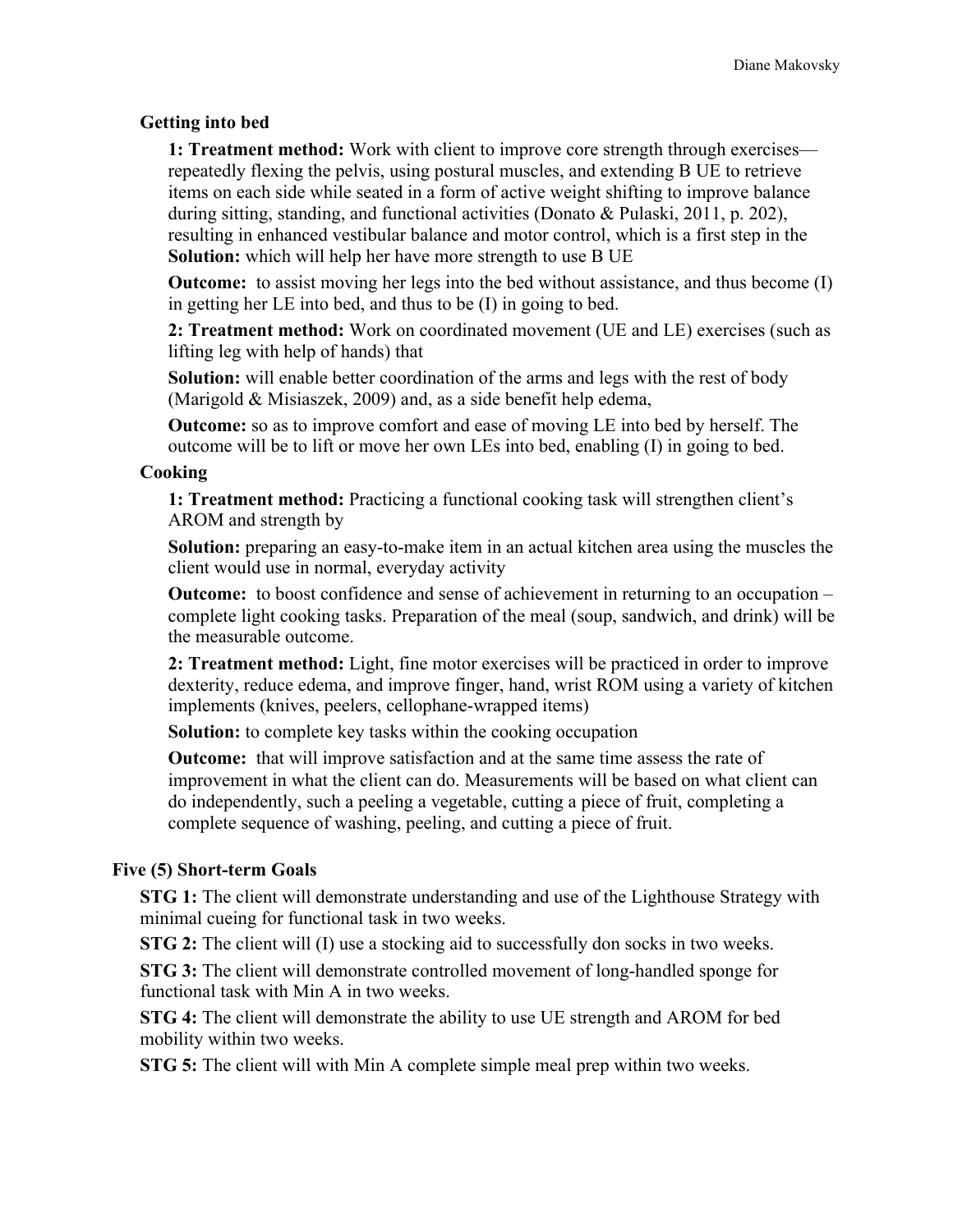#### **Five (5) Long-term Goals**

**LTG 1:** The client will (I) demonstrate in four weeks the ability I move around facility without any sign of visual neglect, such as bumping into objects or walking or leaning against the wall for support.

**LTG 2:** The client will (I) dress her lower body in four weeks.

**LTG 3:** The client will be (I) in bathing in four weeks.

**LTG 4:** The client will (I) get into bed without assistance in four weeks.

**LTG 5:** The client will (I) demonstrate the ability to prepare a nutritional meal for herself in four weeks.

#### **Treatment Session**

Time:  $11a$  m

Place: In the client's room at the in-patient rehabilitation and long-term care facility

Date: Thursday, November 3, 2011

Scenario: 1 hour divided into four 15-minute sections

The four sections of the session are:

- 1. Introduction and training in UE range of motion (ROM) exercises. *Avoid cervical AROM* (Huber, & Dressendorfer, 2011).
- 2. Introduction and practice of the Lighthouse Strategy (Gillen & Rubio, 2011, p. 517). *Ensure client uses eyes and full twists, and does not stress or strain neck muscles.*
- 3. Introduction to long-handled sponge techniques
- 4. A functional kitchen task such as making a snack of a cut up apple and orange for client and therapist

#### **Range of Motion Exercise Section**

**Setup:** Bring two copies of the *Self-Range of Motion Exercises for Shoulders, Arms, Wrists, and Fingers* document from the Department of Rehabilitation Services, The Ohio State University Medical Center (2002). This can be found in the handout file in the rehabilitation office or retrieved from;

http://www.sld.cu/galerias/pdf/sitios/rehabilitacion/self-range\_of\_motion.pdf One copy will be left with client, and one can be put in client's file in the rehabilitation office.

**Activity:** Explain to the client that you are going to learn and carry out a set of exercises that will help keep her joints flexible and, in the long run, improve her muscle strength to enable her to resume her favorite activities, including cooking and travel. These exercises will also help improve blood flow, reduce swelling from edema, and improve sensory and motor function. A side benefit is it will improve symmetry of function, which will help with coordinating such functions as transfers and getting into bed will less assistance. Although the instruction sheet is for those recovering from a stroke, explain to client that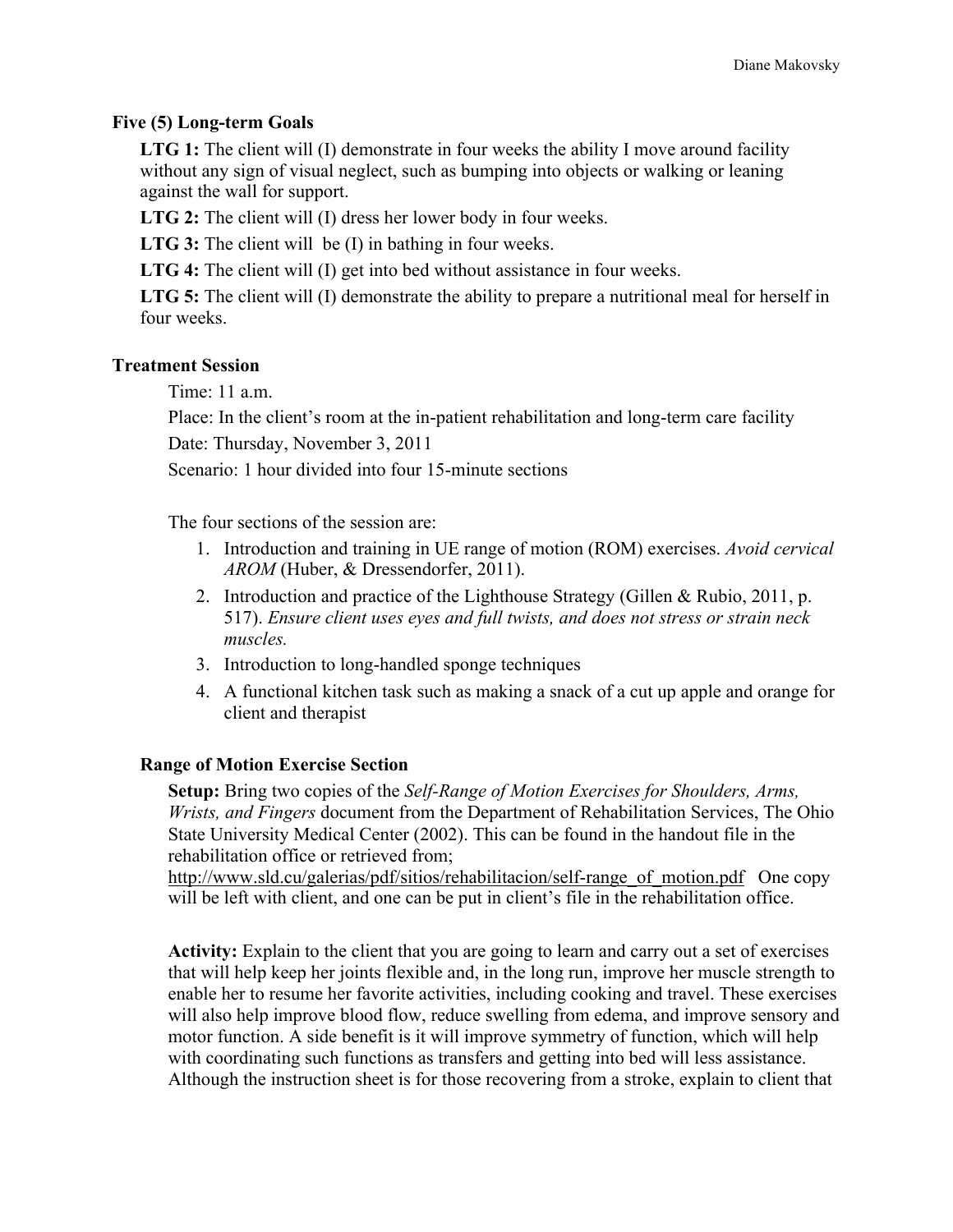she should do each exercise for the left and right side, using both arms in the position for stronger side.

Explain that all these exercises are to be done sitting down. Work through the instruction sheet, showing the client each position. Client should be able to do each position in *supported sitting either in PROM, AROM, or with hand-over-hand instruction. As you work through the sheet, fill in the recommended times per day and number of repetitions based on your actual assessment of client's ability to perform each movement.* If client is finding this too difficult, an anti-gravity position may be used.

Tell the client that if she feels unable to do any of the activities that that is fine, and uses hand-over-hand PROM to get the client into the position and either move or support her through as much of the range as possible. *In the case* that any of the exercises are too difficult for the client to do more than assume the starting position, teach the client to constrict, or tense, her muscles (isometrics), explaining that this will work the muscle and eventually she can build up to a higher ROM. The client should be instructed to perform the exercises to the best of her ability but not to strain or cause herself pain. ROM exercises done regularly will enable her to keep flexible.

If the client appears to be able to safely do these exercises in unsupported sitting position, explain that you will leave the sheet with her and she can follow the exercise sheet at another time during the day, when she feels like it. Tell her is she is unsure of any of the directions after reading them, not to do the activity until she has been visited again by an occupational therapist.

**Expectation of Client:** The client is able to able to sit stably either in a chair or upright in bed.

**Occupational Therapy (OT) Expectations:** Understand the severity of the client's UE limitations and adjust the exercise accordingly. A contraindication is cervical AROM. Communicate and work with the client to ensure she moves only to the degree that is comfortable and not strain or cause pain.

#### **Introduction to the Lighthouse Strategy**

**Setup:** Bring two pictures of a lighthouse, from the rehabilitation office. (Found in the Lighthouse Strategy file: One is the multi-directional light output, and one is the singlesided light output (Lighthouseinn-CT, 2011).) Also bring several small items such as squishy ball, top, plastic frog, key, spoon, knife, fork, pencil, and dice. (There is a Lighthouse Strategy satchel in the file drawer.) Have client sit upright at a table or, alternately, if client is in bed, upright in bed with her bed tray table. Bring tape to stick the picture of the lighthouse in clear sight to act as a visual reminder of the technique.

**Activity:** Introduce the Lighthouse Strategy to client by explaining that it helps people pay attention to the edges of their vision. Explain that this will help her deal with her concerns about the left side of her vision, and also help her take in a wider visual field, sort of like how some cameras enable a really wide view of the horizon. The exercise is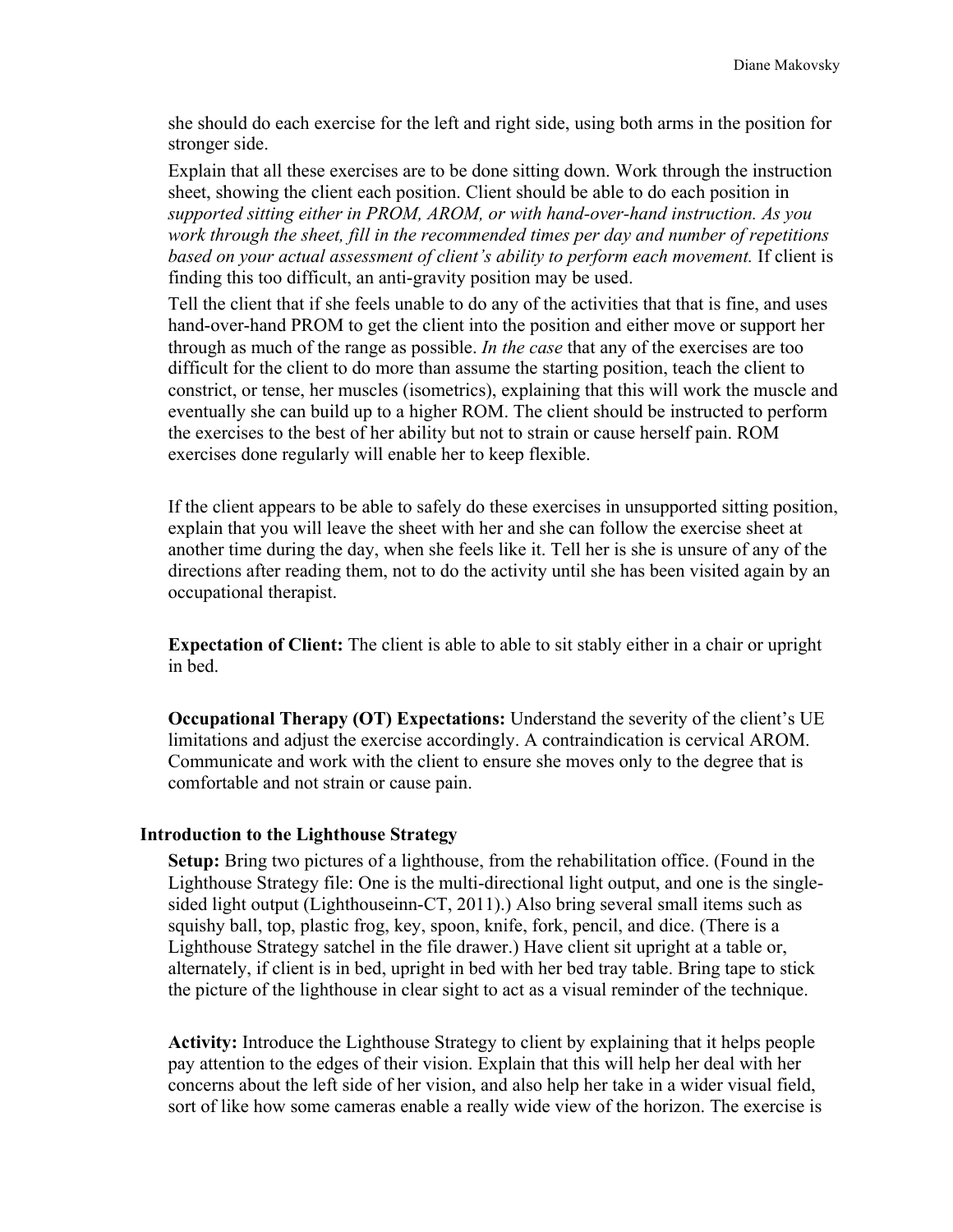being taught because the client indicated she had blurred images on the left side and was found to have peripheral vision loss. The lighthouse strategy if learned and used correctly will enable a wider field of vision and so improve the client's functionality so that they do not miss or overlook items.

Show her the picture of the lighthouse with the radiating light, and tell her to imagine that her eyes are like the light at the top of the lighthouse sweeping to the left and the right of the horizon. Ask her to think what would happen if the lighthouse only had light on one side. Then show her the second lighthouse picture, with the single ray of light, and explain that many of us do not fully scan our horizons, and so we sometimes miss things.

### **Steps for Practicing the Lighthouse Strategy**

- Ask client to look to the left to the maximum she can comfortably turn. Demonstrate that it may be easier to turn her neck and shoulders and not just her neck, and not to do anything that feels like it might cause stress or pain.
- Repeat for the right side.
- Ask the client to look straight ahead and place the lighthouse picture with the full rays of light to the client's left side and then ask her to look for it. Then repeat these steps on the right side. Next, hold the picture in the client's peripheral field and ask the client to look from side to side and report when they can see the image. Explain that this is the lighthouse technique: scanning from side to side to find objects.
- Then ask client to close her eyes and rest. While her eyes are closed place the objects you have brought with you on the table in front of her making sure that they are spread from left to right and at about arm's length. Now ask client to open her eyes, and ask her to point to particular items. Any time an object is missed, ask her to turn her head like a lighthouse, demonstrating the motion to her. If she is still not turning and practicing the technique then you can provide cueing by touching her on the appropriate shoulder. When she appears to be using the technique, confirm by asking her questions relating to the positioning of items, such as "What is to the left of the knife?" Finally ask her to select an item from the left side and place it next to an object on the right side, such as "Place the spoon to the right of the ball."
- Review what the client has learned, how the Lighthouse Strategy helps improve visual functions, and tell the client you'd like to leave the full-ray lighthouse picture with her to help remind her to use the technique, and offer to tape it up near her bed.

**Expectation of Client:** Client is able to sit up, follow directions, be able to see and correctly name objects, and point to or pick up objects.

**OT Expectations:** This exercise aims to improve the functional status of the client with unilateral or peripheral neglect by using a visual imagery intervention strategy. Be careful to explain why the technique is being taught, how it will help, and provide gentle motivation so the client will practice the technique on her own.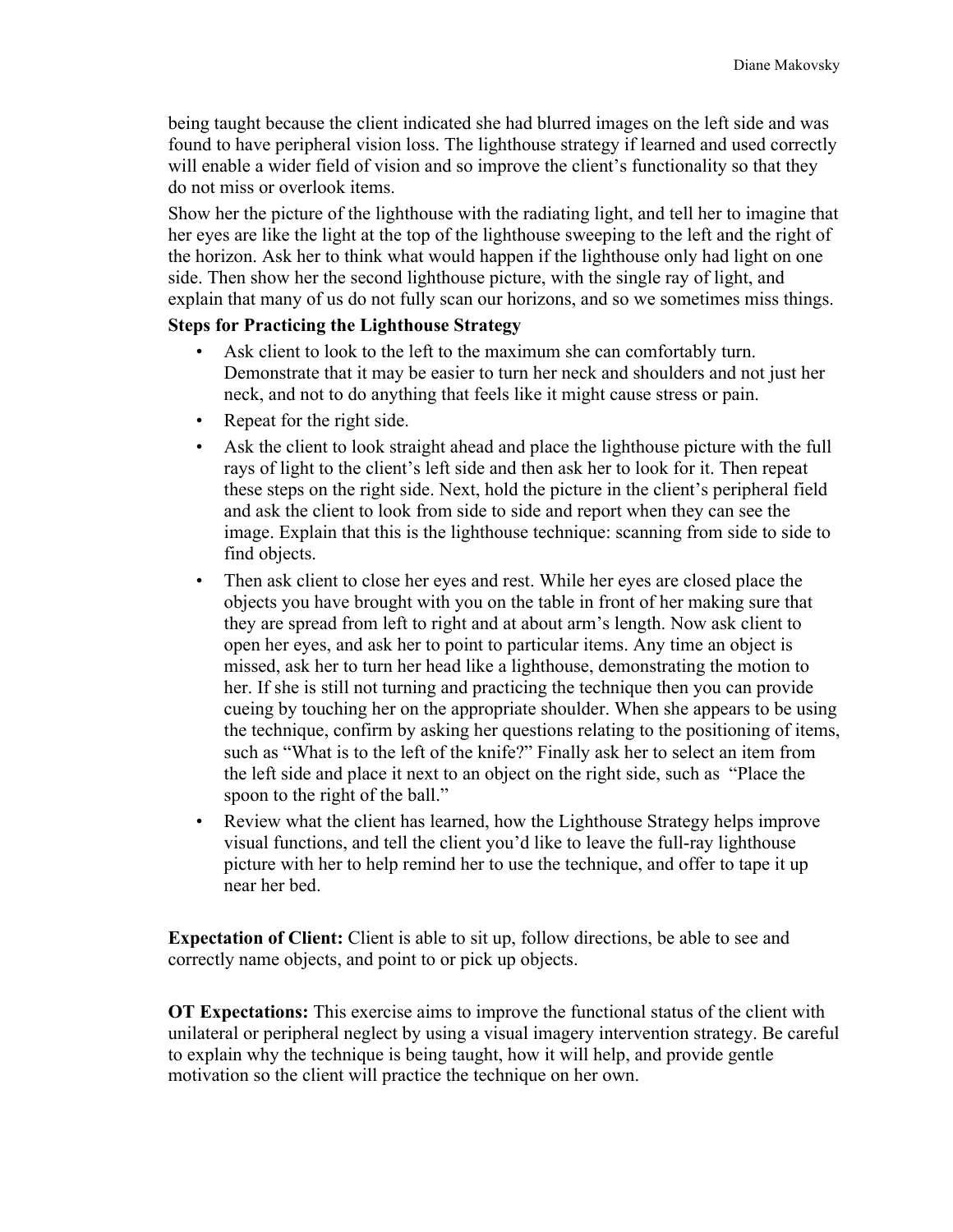#### **Bathing with Long-Handled Sponge – Techniques**

**Setup:** Bring a long-handled sponge, or a variety of long-handled sponges or flexsponges if there are some available in the rehabilitation office. *Having two is a good idea, so you can demonstrate and have the client copy your motions.* Ideally, one would have the option to attach a cuff or strap. Bring soap-on-a-rope or bar of soap and soap dish. Bring suitable string or adaptive method to enable hanging up the long-handled sponge.

**Activity:** Explain that a long-handled sponge is able to bend in all directions to wash all over the body (Ryan & Sullivan, 2011, p. 718) and it may enable the client to reach areas that she currently finds difficult to reach when bathing. Explain that today you are going to work with her on seeing whether this particular technique is something she thinks will be helpful to enable her to gain independence in bathing or showering. Explain that today you are going to work with her in a dry environment so you can see how comfortable she is with the tool, and whether any of the associated attachments such as a cuff, would be helpful. *Formerly, client stepped into tub for a shower. Confirm how she would like to bathe in the future standing or sitting.* 

Begin by asking the client to hold the long-handled sponge in her dominant hand. Explain that you want to see how she can hold and manipulate the long-handled sponge and see how it feels to her. Check that she can first hold onto the handle of the sponge without dropping it. Then check that she can move the sponge end by pronating and supinating her wrist. Finally ask her to move the sponge end up and down by using her arm and shoulder, without straining.

Explain that you will now make the task a little harder. Check her grip strength by asking her to hold on to the sponge handle as you gently pull the sponge end away from her. Do this gently because your aim is not to pull it out of her grasp as that would be discouraging. Your pull on the sponge is simulating the resistance she would get when washing with it. Then check her grip strength as you move the sponge end to cause her wrist to pronate and supinate. Finally pull the sponge gently up and down.

If she has demonstrated good control of the sponge, celebrate the success with her as it is an indicator that she will be able to become independent in bathing.

Discuss with her techniques for becoming independent in bathing. Also discuss how she sees her arrangements for using soap, such as whether a soap-on-a-rope is a good idea for her, or liquid soap.

If the client was successful in manipulating the sponge then practice with the client maneuvering the flex-sponge around to various parts of her body. If she is having difficulty, try a variety of techniques. Demonstrate it yourself, and have her replicate, or practice a hand-over-hand technique. Also have the client try using the sponge with both hands.

**Expectation of Client:** The client in this case would be seated and able to attempt to hold and maneuver the flex-sponge.

**OT Expectations:** This introduction aims to assess the openness and ability of the client to use a flex- or long-handled sponge, in order to determine if this is a possible route to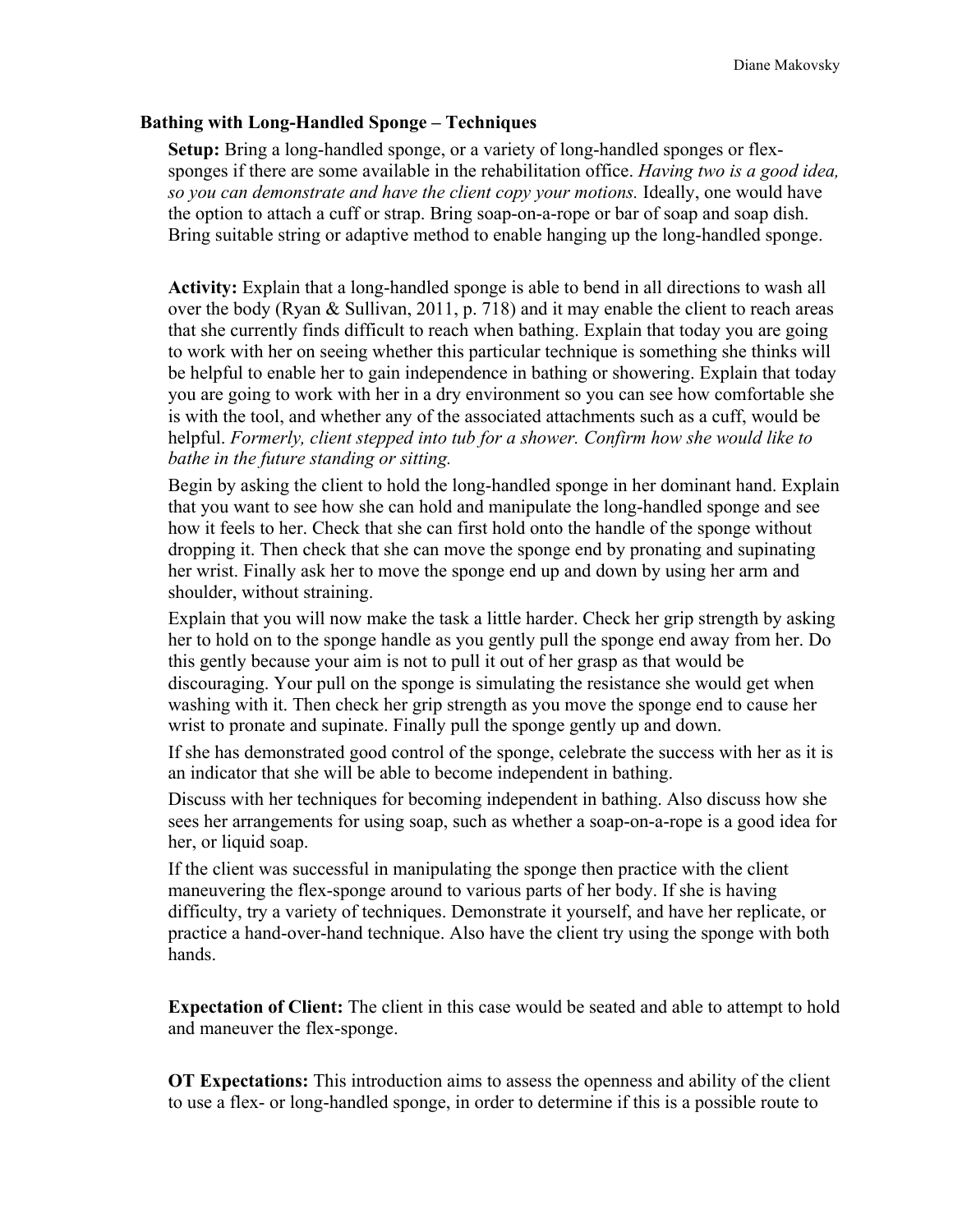improve self-bathing in a move to become (I) in bathing. How far and how much actual practice is conducted today will depend on the client's stamina and openness. The main goal for today is to introduce the client to the idea of the sponge and get her thinking about her ability to use it to obtain her (I) in bathing.

### **Functional Kitchen Task—A Snack of an Apple, an Orange, and a Carrot**

**Setup:** Bring an apple, an orange, a carrot, a plate, a bowl large enough for peelings, a vegetable peeler, a knife sharp enough to cut an apple and score an orange. The carrot provides an alternate exercise if the client chooses not to peel the apple. Also bring napkins or paper towels.

**Activity:** Tell client that you would like her to make the two of you a snack, of an apple, an orange, and slices of carrot, that you can share. The client has been sitting for most of this session, so ask her to get up and go with you to the nearest sink to wash the apple. Assess for yourself and ask the client if she is comfortable using a kitchen knife to cut the apple. In all activities be ready to assist and ensure that the client is safe and not at risk of hurting herself by adjusting the degree of challenge given to her.

Let the client tell you where she would like to work, whether she would like to peel the apple or just cut it, whether she would like to peel the orange or cut it. Follow her lead, but ask her questions about how she usually prepares such foods. Depending on the client's answer, work together, cue, conduct hand-over-hand operations to make the snack. If the use of a sharp enough knife is not safe with her current skills adapt the task to have the client hold a substitute object and emulate your motions as you cut the apple and orange. Explain that the aim is to build up her grip and hand strength to manipulate kitchen utensils. Ask her to use the same amount of force pushing against the counter or other surface.

With the carrot, ask the client to wash and peel it using the vegetable peeler. With the carrot peeled and washed ask the client to cut the carrot into bite-size chunks. When the preparation is complete place the items on a plate and return to sit together to eat them. Review the session with the client. Talk about anything the client noticed, found easy, or found hard. Determine whether she found the activity helpful, challenging, or beyond her current capabilities. Discuss what kitchen activity she would like to have set up for her (with you or the next OT) at the next appointment. In so doing, set out a gradual ramp of safe kitchen activities to reestablish the normal IADLs in the kitchen.

**Expectation of Client:** Client is cognitively aware, able to use sharp instruments safely, able to describe processes or ways to do this activity.

**OT Expectations:** This activity is in the realm of a kitchen activity, and the client likes to cook. It will enable assessment of UE, particularly finger, hand, and wrist function. The activity also provides a functional, everyday task to the therapy, which has been comprised of learning new activities. It will also provide a time for the client to provide feedback on the session.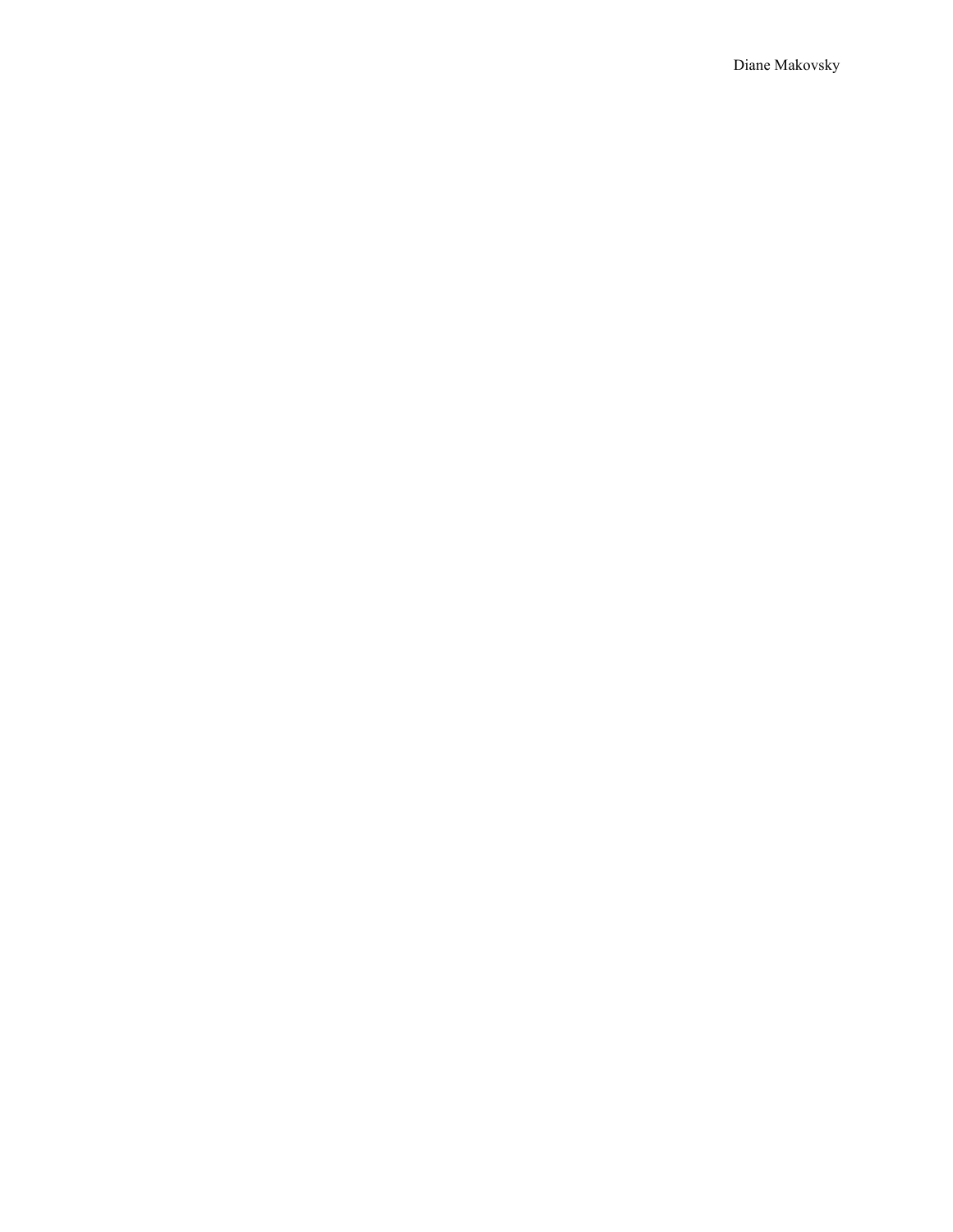Diane Makovsky

#### References

- Donato, S. M., & Pulaski, K. H. (2011). Overview of balance impairments: Functional implications. In G. Gillen (Ed.), *Stroke rehabilitation: A function-based approach* (pp. 189-209). St. Louis, MO: Elsevier.
- Flinn, N. A., Latham, C. A. T., & Podolski, C. R. (2008). Assessing abilities and capacities: Range of motion, strength, and endurance. In M. V. Radomski & C. A. T. Latham (Eds.), *Occupational Therapy for Physical Dysfunction* (6<sup>th</sup> Ed.) (pp. 89-185). Philadelphia, PA: Lippincott, Williams, & Wilkins.
- Gillen, G., & Rubio, K. B. (2011). Treatment of cognitive-perceptual deficits: A function-based approach. In G. Gillen (Ed.), *Stroke rehabilitation: A function-based approach* (pp. 501- 533). St. Louis, MO: Elsevier.
- Huber, L., & Dressendorfer, R. (2011). Cervical compressive myelopathy. *CINAHL Rehabilitation Guide*. Retrieved from:

http://search.ebscohost.com.libproxy.baypath.edu/login.aspx?direct=true&db=rrc&AN=5 000007733&site=rrc-live

Lighthouseinn-CT.com (2011). Retrieved from: http://www.lighthouseinn-ct.com

- Marigold, D. S., & Misiaszek, J. E. (2009). Whole-body responses: Neural control and implications for rehabilitation and fall prevention. *The Neuroscientist (15*)(1), 36-46. doi: 10.1177/1073858408322674
- Ryan, P. A., & Sullivan, J. W. (2011). Activities of daily living adaptations: Managing the environment with one-handed techniques. In G. Gillen (Ed.), *Stroke rehabilitation: A function-based approach* (3rd Ed.) (pp. 716-734). St. Louis, MO: Elsevier.

The Ohio State University Medical Center (2002). *Self-range of motion exercises for shoulders,*